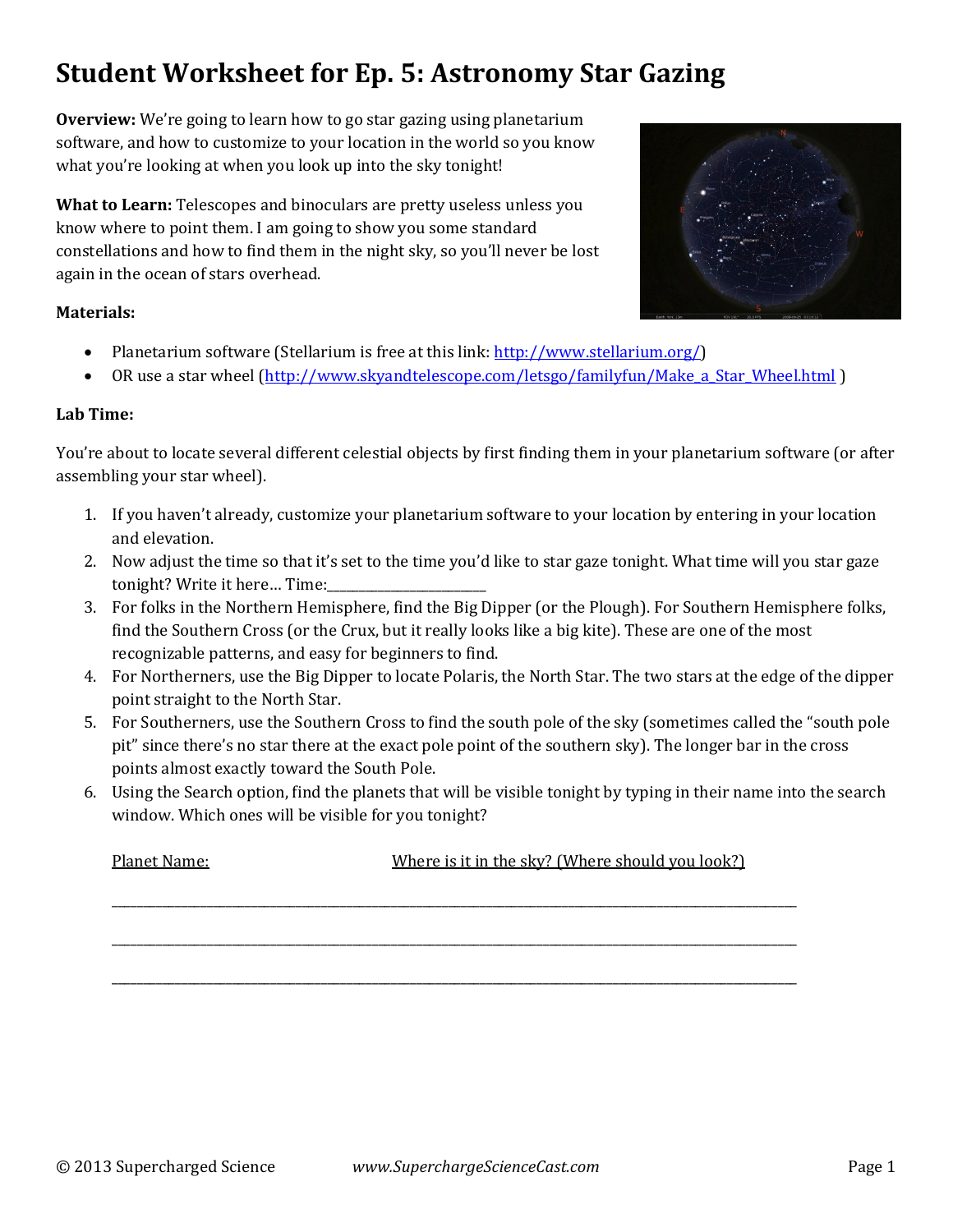7. In Stellarium, click the "Search" icon, then the "Lists" tab, and select "Constellations". Select two different constellations you'd like to find tonight that are visible to you, and record information about them here:

| <b>Constellation Name:</b> | Pointer Stars/Location Indicators (How will you find it?): |  |  |
|----------------------------|------------------------------------------------------------|--|--|
|                            |                                                            |  |  |
|                            |                                                            |  |  |
|                            |                                                            |  |  |

8. When you're ready, flip over to the observing data table, grab a a flashlight, pencil, and then go outside to log your observations, just like a real scientist!

**Observing Tip:** Try to observe when the moon is less than first quarter phase or more than three quarters (meaning that the moon is less than 50% illuminated). You don't need any fancy viewing equipment, only your log sheet, and if you can do it, bring your planetarium software program with you outside to help you locate the objects. Start small, and find a couple of things on the first night. If you don't figure it out the first time, try again the next night. I learned the northern sky by learning one new constellation every time I went star gazing, and pretty soon I had a lot of them that I could identify easily.

**Note:** This isn't something that's going to work by osmosis. You will have to go outside, figure out where to look, and find the object. Figure out what you're looking for, and about where you can expect to find it, and practice and test yourself over and over until you can successfully find it every time. If you're getting frustrated, it's time to stop and have a sip of hot cocoa before you try again. This is supposed to be a fun treasure hunt, so make it enjoyable!



# **How to Find the North Star (Polaris) How to Find the South Pole**

# **Southern Cross**